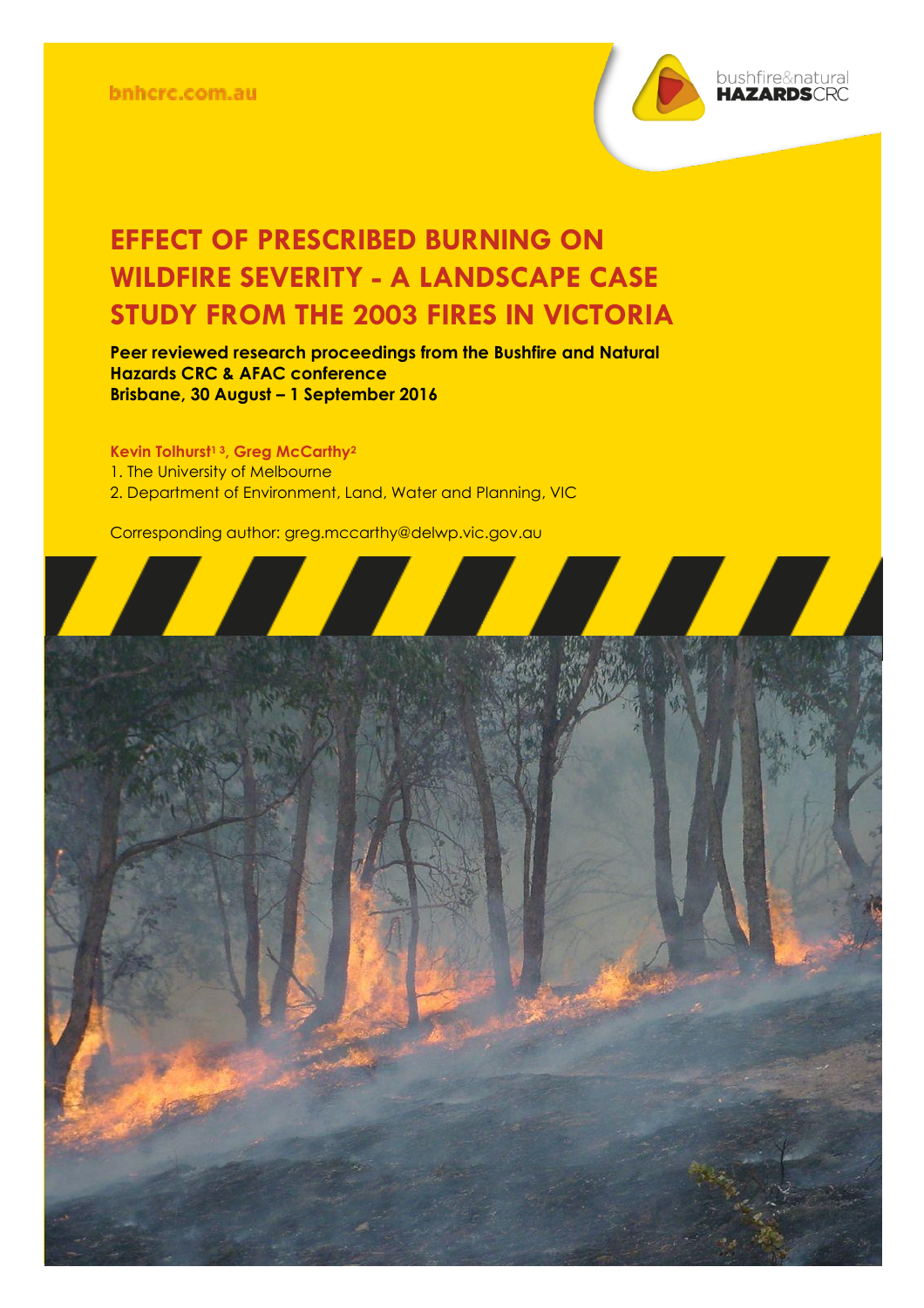

| Version        | <b>Release history</b>      | Date       |
|----------------|-----------------------------|------------|
| 1 <sub>0</sub> | Initial release of document | 30/08/2016 |



**Australian Government** Department of Industry, **Innovation and Science** 

### **Business Cooperative Research** Centres Programme

This work is licensed under a Creative Commons Attribution-Non Commercial 4.0 International Licence.



#### **Disclaimer:**

The University of Melbourne, The Department of Environment, Land, Water and Planning and the Bushfire and Natural Hazards CRC advise that the information contained in this publication comprises general statements based on scientific research. The reader is advised and needs to be aware that such information may be incomplete or unable to be used in any specific situation. No reliance or actions must therefore be made on that information without seeking prior expert professional, scientific and technical advice. To the extent permitted by law, the University of Melbourne, the Department of Environment, Land, Water and Planning and the Bushfire and Natural Hazards CRC (including its employees and consultants) exclude all liability to any person for any consequences, including but not limited to all losses, damages, costs, expenses and any other compensation, arising directly or indirectly from using this publication (in part or in whole) and any information or material contained in it.

#### **Publisher:**

Bushfire and Natural Hazards CRC

August 2016

Cover: Backburning during the 2003 fires in Victoria.

Photo: Department of Environment, Land, Water and Planning, Victoria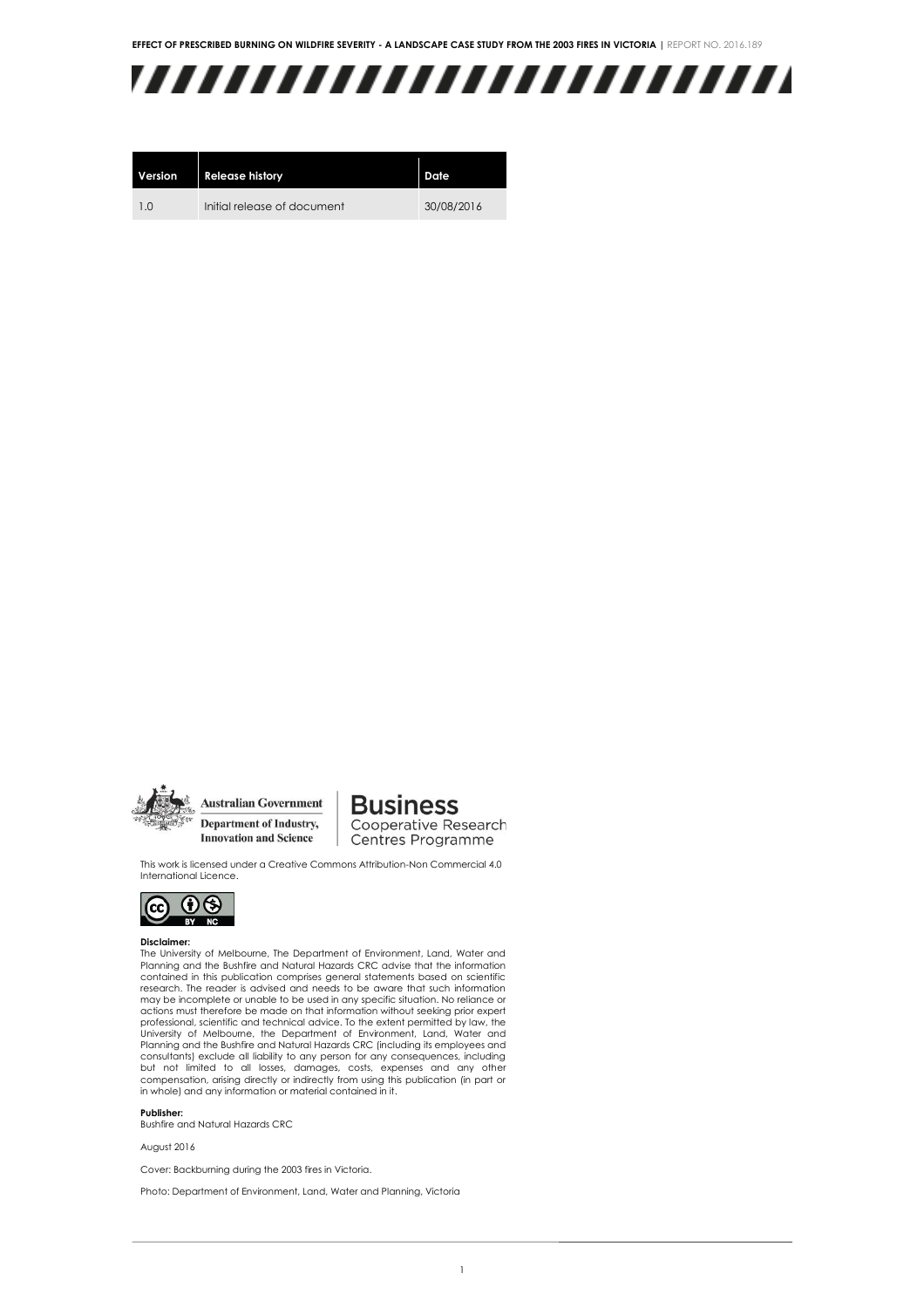# ,,,,,,,,,,,,,,,,,,,,,,,,,

### **INTRODUCTION**

This study examined the effect of previous fuel reduction burning (FRB) on the severity of the 1 million ha+ 2003 Alpine Fire in eastern Victoria, which was one of the most extensive and severe fires to have occurred in south-eastern Australia in the preceding century. Over one million hectares of largely forests, woodlands and alpine vegetation was burnt in January and February 2003 in the state of Victoria, and another contiguous 600,000 ha was burnt in New South Wales and the Australian Capital Territory, making these the most extensive fires in the area since 1939.

Some of the unusual features of this fire were that it burnt a large contiguous area stretching 180 km from east to west and 110 km from north to south in Victoria, and it burnt over a full two-month period. The size of the fire and the severity of the seasonal conditions (Bureau of Meteorology 2003) meant that about 49 per cent of the area burnt resulted in complete overstorey canopy removal, either through crown fire or scorching and resultant leaf loss. Very few areas remained unburnt within the perimeter of the fire. As the burnt area contained 100+ recent fuel reduction burns and wildfires (last 10 years, Fig. 1), this posed a rare opportunity to assess the effectiveness of prescribed burning on such a large scale and subjected to such high-intensity fires.



FIGURE 1. EXTENT AND LOCATION OF THE PRESCRIBED FIRES AND WILDFIRES THAT HAD OCCURRED IN THE 10 YEARS PRIOR TO 2003 AND WITHIN THE 2003 ALPINE FIRE AREA IN VICTORIA.

Various Australian researchers had looked at individual fire events where previous fuel reduction modified fire behaviour (Cheney 2010, Rawson et al. 1985, Billing 1981, Grant & Wouters 1993, McCaw 2010, Underwood *et al.* 1985). Cheney (1996) had earlier summarised generalised findings in relation to fuel reduction effectiveness in fire management around Australia, and various researchers had looked at the generalised effects of fuel reduction on both fuels and ecology (Bradstock et al. 1998, Gill and McCarthy 1998, Gill 2009, Adams and Attiwill 2011). Project Vesta (Gould et al. 2007) tested fire behaviour experimentally in dry eucalypt forests in Western Australia, and found some specific effects of fuel age on potentially reducing likely wildfire behaviour. In Victoria McCarthy and Tolhurst (2001) looked at the effect of previous fuel reduction burning on the suppression of 100+ fires statewide, and modelled the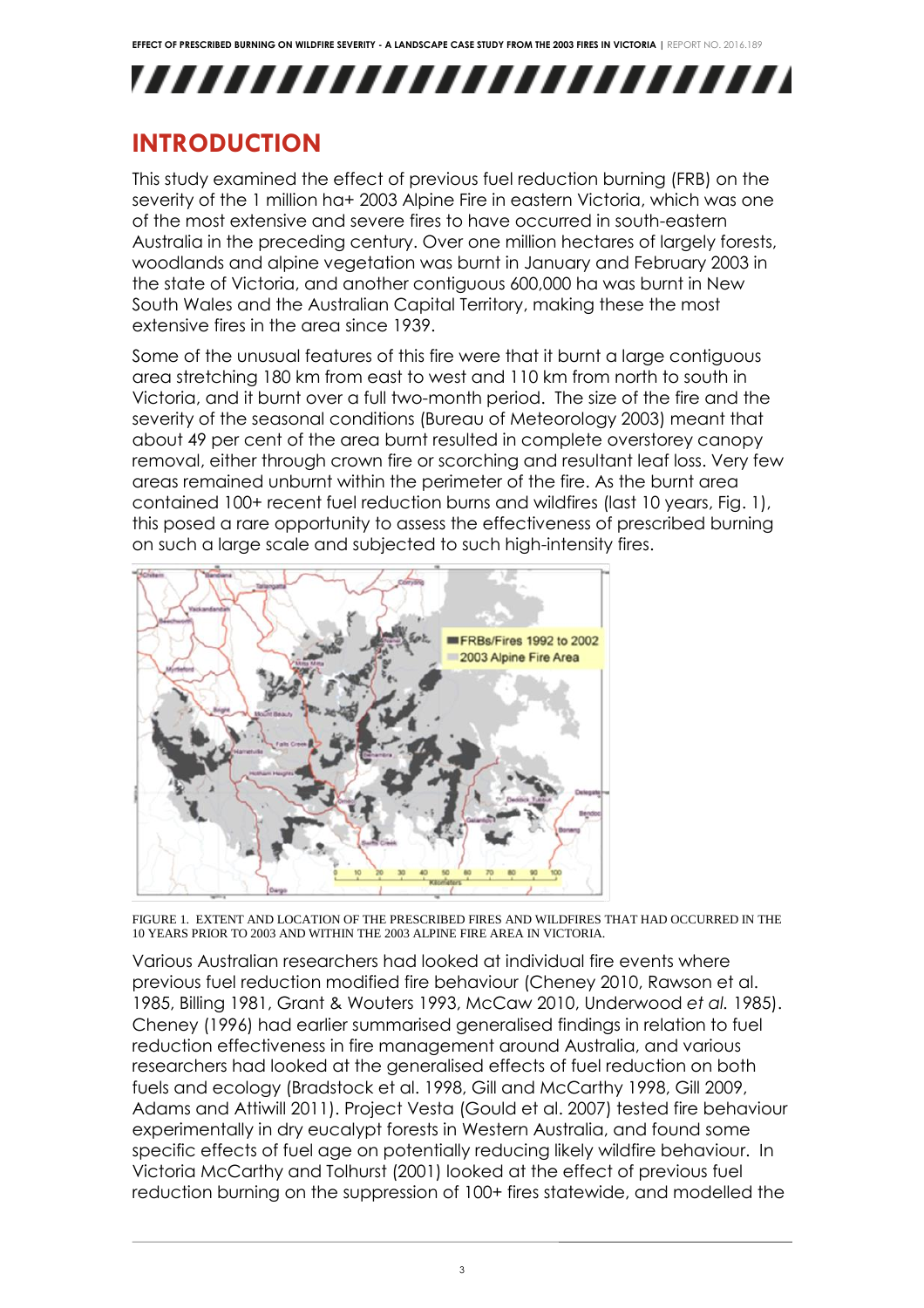## ,,,,,,,,,,,,,,,,,,,,,,,,,,

likely effects of fuel age, fuel hazard and fire weather on possible suppression assistance.

Internationally Fernandes and Bothelo (2003) reviewed fuel reduction burning effectiveness around the most fire prone parts of the world. This review concluded that the best effects of fuel reduction burning on decreasing wildfire severity were generally reported for the first two to four– years following planned burning, but that current results were not conclusive on longer-term effects. They also reported that there were few studies to comprehensively examine this issue, and that there was a definite need for well-designed scientific studies to better study fuel reduction effects at the landscape level.

The main objective of this study was to examine areas affected by previous fuel reduction within the million hectare burnt area, to see if they reduced fire behaviour and potentially reduced suppression difficulty, compared with similar areas with fuels mostly unchanged by recent burning. A further objective of this analysis was to identify the principal factors responsible for determining fire severity differences at a landscape level.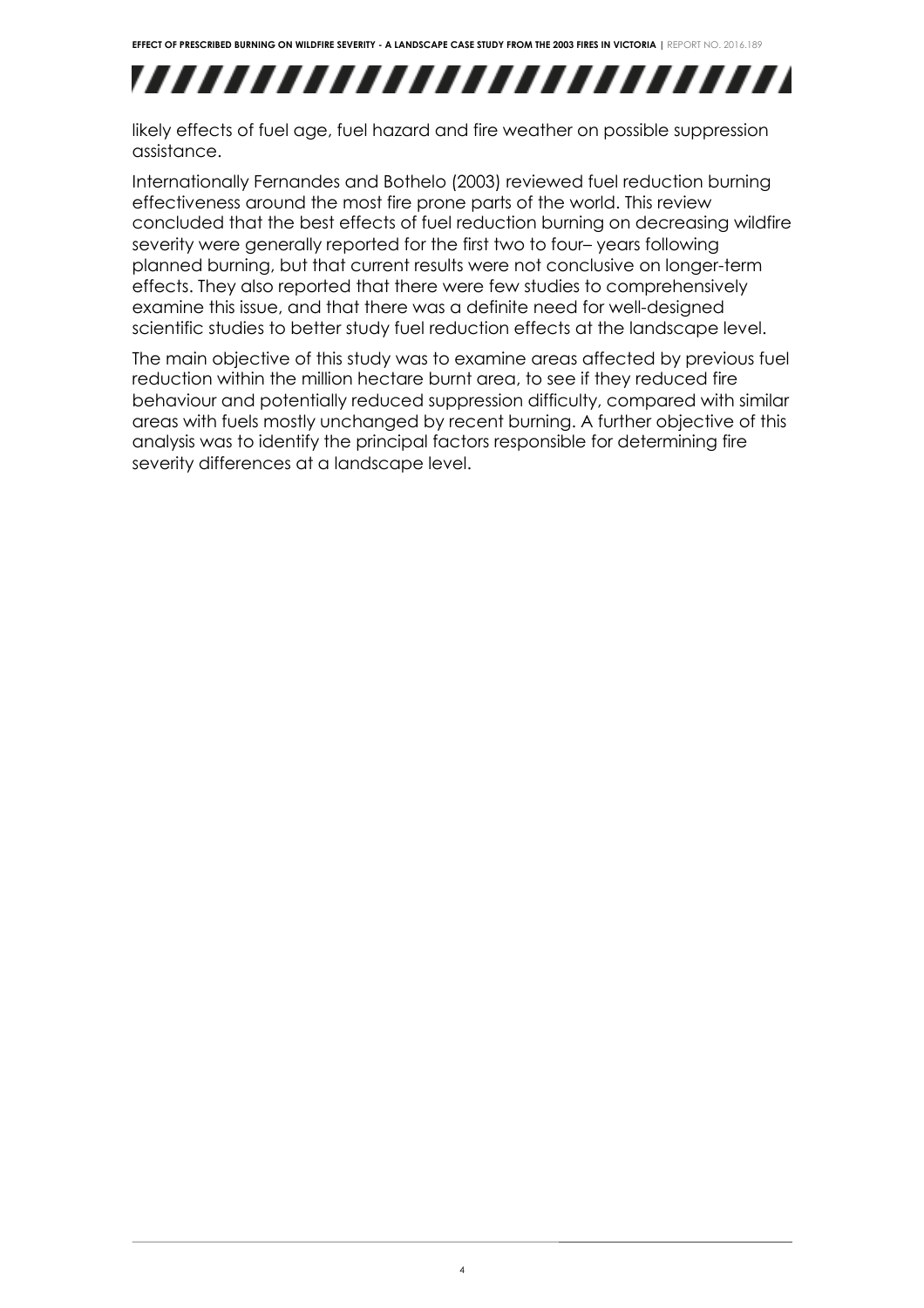# ,,,,,,,,,,,,,,,,,,,,,,,,,,

### **METHODS**

Sixty-five paired observations (130 total) of fire severity were completed across the broad fire area using GIS analysis (ArcGIS 3.x, ESRI 2000). The impact of the fire in areas previously burnt (by either prescribed burning or wildfire) was undertaken by comparing the fire severity within a previously burnt area with a comparative area nearby (hence the paired observations). The comparative area was chosen to be similar in its size, vegetation, elevation and time of burning by the 2003 wildfire. Selection was based on paired areas where there was the best reliability of them being burnt at the same time, and under the same weather conditions (Fig. 2).



FIGURE 2. EXAMPLE OF PAIRED POLYGONS FOR FIRE SEVERITY ANALYSIS – POLYGON AFFECTED BY PREVIOUS FRB AND ADJACENT POLYGON UNAFFECTED BY PREVIOUS FRB

A Fire Severity Index (FSI) was calculated (for each area of each fire severity class) as a single indicator of fire severity. This FSI was calculated using the proportion of fire severity in each of the four severity classes (mentioned previously) within the sampled polygons. A weighting of 1.0 was applied to Full Crown Burn, 0.7 to Severe (Full) Crown Scorch, 0.3 to Moderate (Partial) Crown Scorch and 0.05 to Light Scorch/Unburnt areas to calculate the FSI.

*FSI* 0.2256 0.00778*FDIwt* 0.047ln *FIREage* 0.118*AspectNW*

 $(n=142, p<0.001, r<sup>2</sup>=0.4343)$ 

where: *FSI* = Fire Severity Index *FDIwt* = weighted Forest Fire Danger Index *FIREage* = time since last fire in area (yrs) *AspectNW* = proportion of area with a northerly or westerly aspect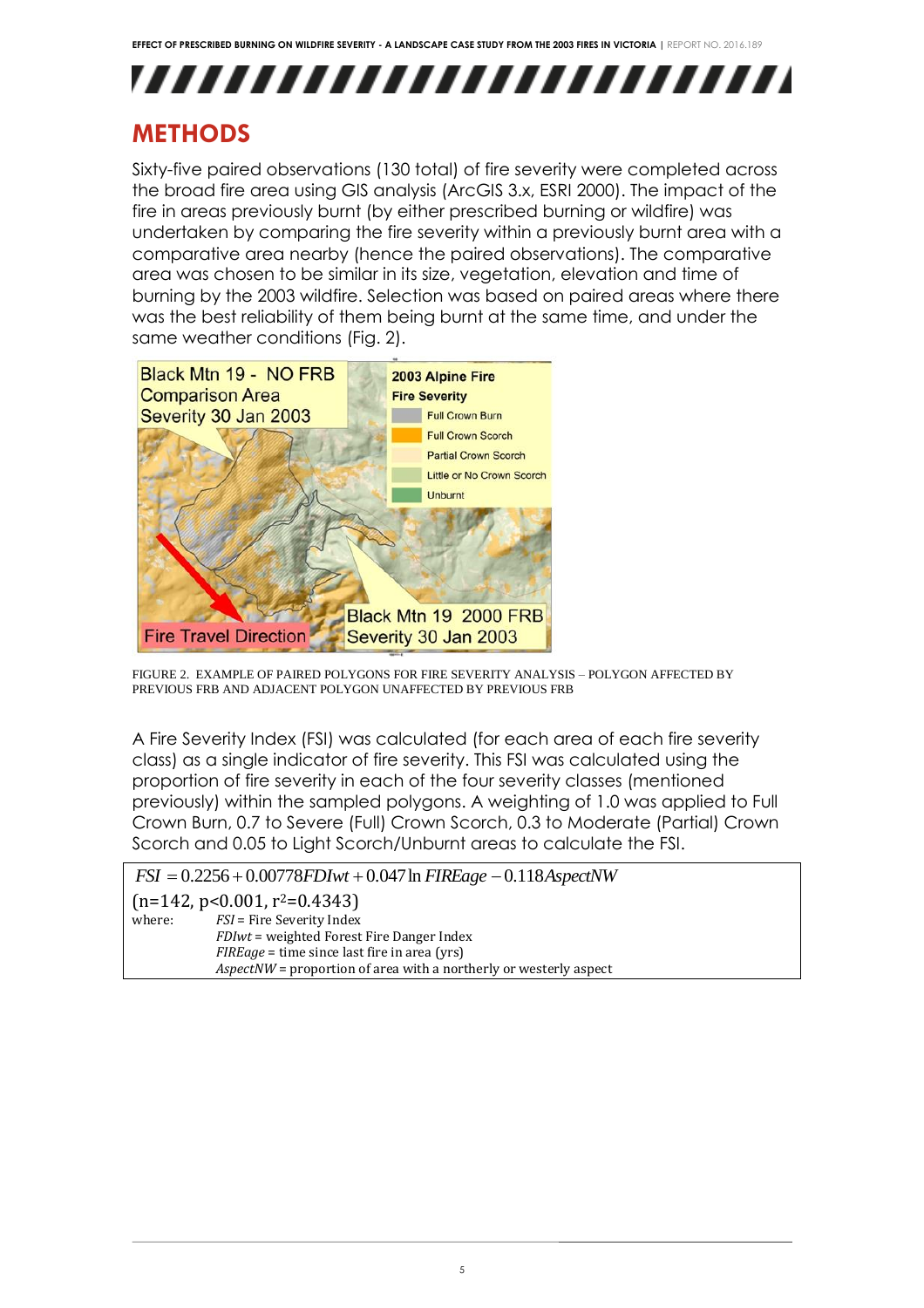



FIGURE 3. COMBINED EFFECT OF FIRE DANGER INDEX AND FIRE AGE ON FIRE SEVERITY.

The most important finding was that the reduction in fire severity and suppression assistance effects of previous fuel-reduction burning started to decline substantially when the FFDI exceeded 50. Above FFDI 50, landscapescale fires became 'weather-dominated' and variations in fuel and topography became less important to continued fire spread.

The weather conditions under which fuels, the fire, topography, or the weather itself dominate fire behaviour can be shown relative to the McArthur's (1967, 1977) Forest Fire Danger Index (Fig. 4). This interplay of dominance could be expressed in terms of the amount of energy being contributed by each factor relative to the others. In the case of topography and unstable weather conditions, it represents the lack of resistance to fire growth which results in the need for less energy to be provided by the fire, fuel or weather to enable the fire to grow rapidly.



FIGURE 4. FIRE WEATHER CONDITIONS (MCARTHUR 1967) IN WHICH DIFFERENT FACTORS MAY DOMINATE FIRE BEHAVIOUR (TOLHURST 2004).

Some fire-severity reduction effects were still evident for FRBs up to 10 years old, but there was almost no evidence of FRBs older than 10 years having any effect on fire-severity. The greatest effects of previous FRB in reducing wildfire severity and in assisting fire suppression occurred when (1) the FFDI fell to 25 or less (late in the evening and overnight); (2) the age of the FRB was less than 3 years (i.e. when all three components of fuel—surface, bark and elevated material—were still substantially reduced). This gave substantial confirmation to the trends found in an earlier study of the effectiveness of fuel reduction burning from 2001 (Fig 5 and Fig 6).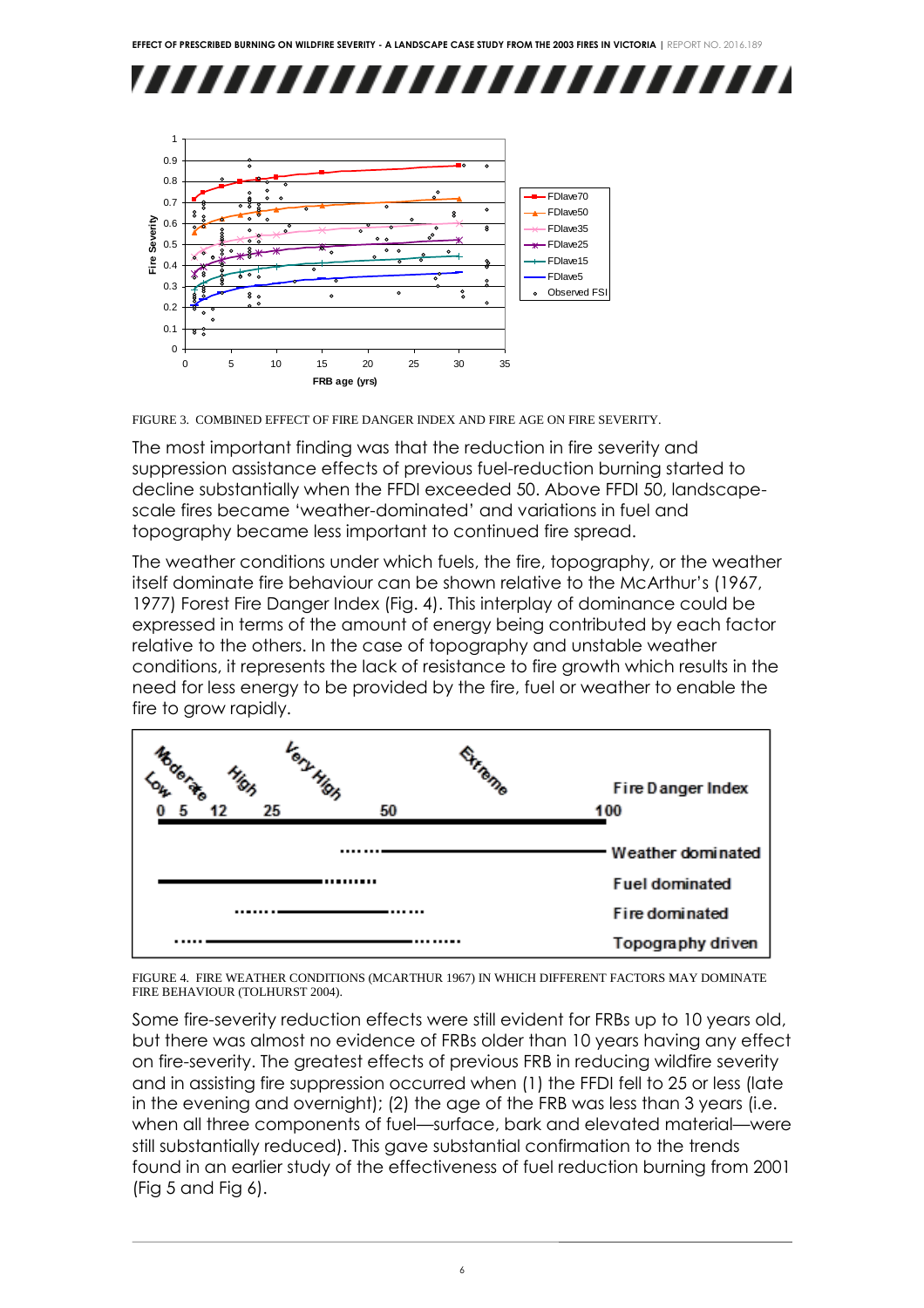



FIGURE 5. PROBABILITY OF A PREVIOUS FRB ASSISTING WITH SUPPRESSION OF A SUBSEQUENT WILDFIRE ON THE SAME SITE, AS A FUNCTION OF TIME SINCE THE LAST FRB OR WILDFIRE. LOGISTIC MODEL FROM MCCARTHY AND TOLHURST (2001) – SAMPLE OF 114 FIRES FROM ACROSS VICTORIA.



FIGURE 6. RELATIONSHIP BETWEEN FRB ASSISTANCE WITH SUBSEQUENT SUPPRESSION, AND FUEL AND WEATHER CONDITIONS (MCCARTHY AND TOLHURST 2001).

FRBs up to 10 years old also had measurable effects on increasing burnt area patchiness and decreasing canopy loss, both of which have ecological implications (Figs. 7 and 8).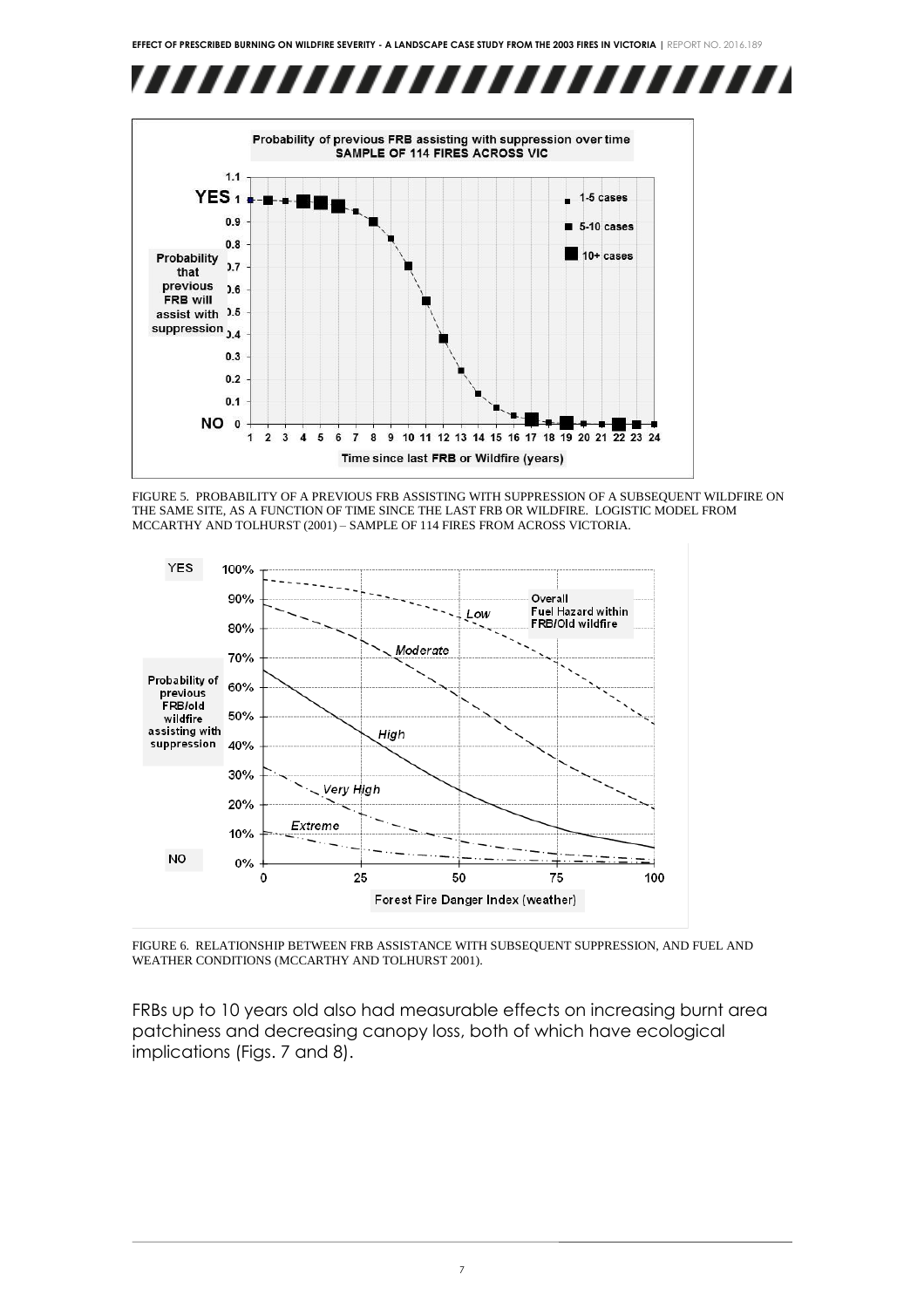



FIGURE 7. COMPARISON IN THE PERCENTAGE OF AREA WITH PATCHILY BURNT BETWEEN THE AREAS BURNT IN THE 10 YEARS BEFORE 2003 (FRB) AND THOSE AREAS LONGER UNBURNT (NO FRB).



FIGURE 8. COMPARISON IN THE PERCENTAGE OF AREA WITH COMPLETE CANOPY LOSS BETWEEN THE AREAS BURNT IN THE 10 YEARS BEFORE 2003 (FRB) AND THOSE AREAS LONGER UNBURNT (NO FRB).

At the other end of the fire severity range, complete canopy loss was more common in the long-unburnt areas. The intercept in Figure 20 shows no complete canopy loss in the recently burnt areas (previous 10 years), compared with 27 per cent complete canopy loss in the long unburnt areas. The benefit of recent burning decreased as the fire intensity and hence severity increased, so that when there was 100 per cent of the burnt area with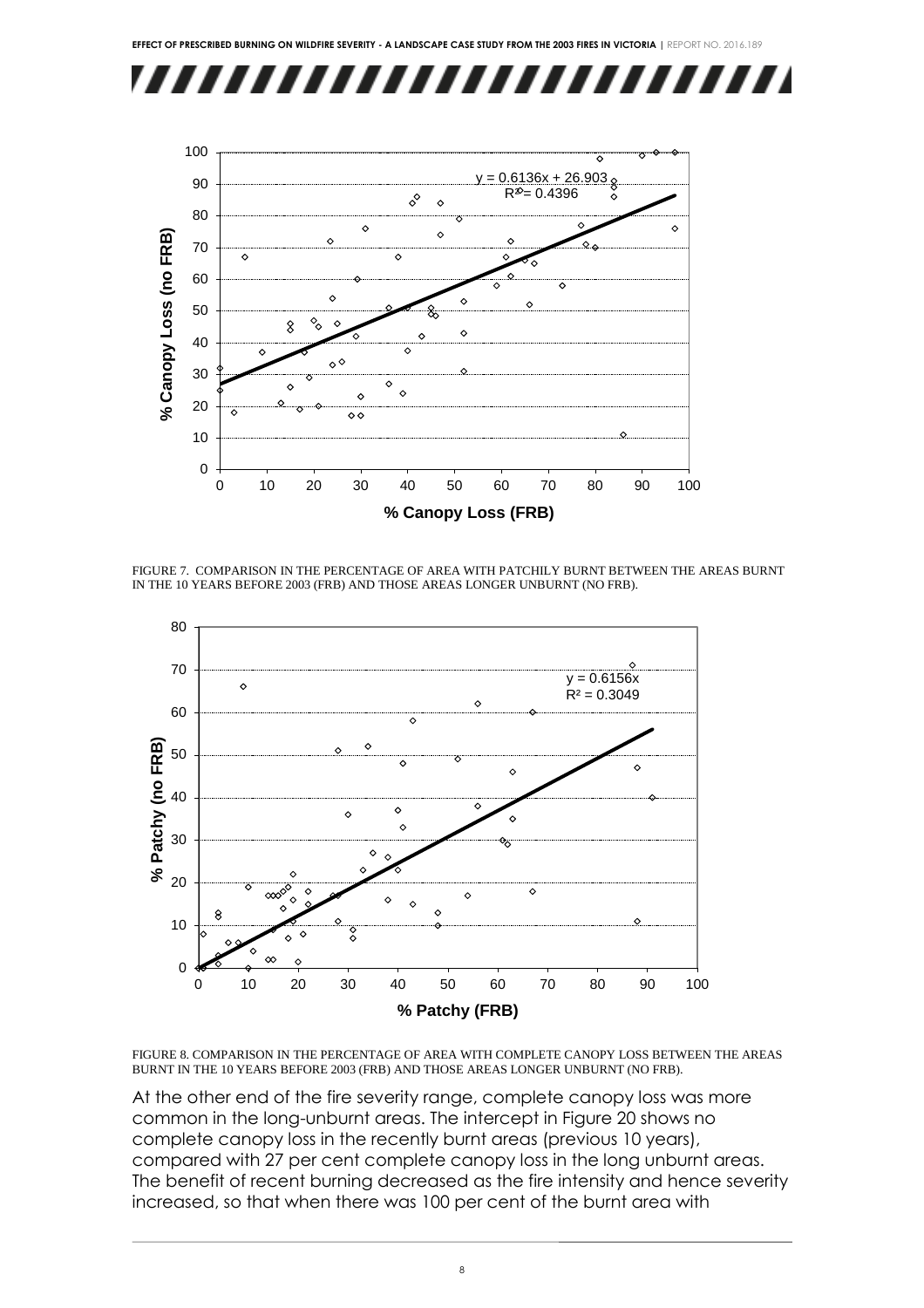

complete canopy loss in the long-unburnt areas, there was also 100 per cent complete canopy loss in the recently burnt areas as well. The main benefit in reducing fire severity was therefore greatest under less severe fire behaviour. As fire behaviour decreased, the benefit to the recently burnt area became increasingly great.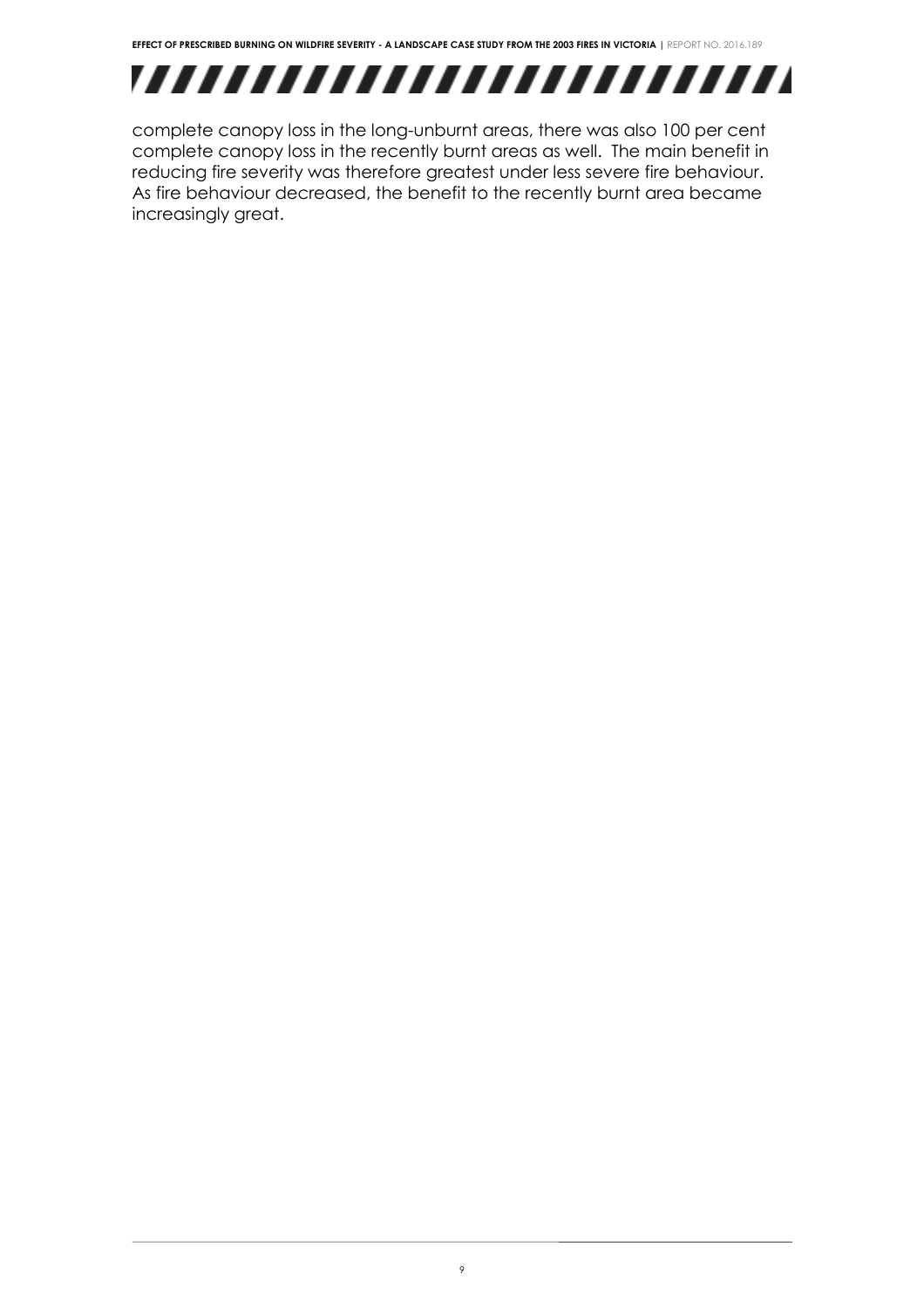# ,,,,,,,,,,,,,,,,,,,,,,,,,,

### **DISCUSSION**

The broad scatter of fire severity data shown here indicates that fire severity at any point in the landscape is a result of many interacting factors. This scatter of data also indicates that it would be possible to selectively choose examples (case studies) to support a range of arguments, extending from prescribed burning being extremely effective in reducing fire severity, through to arguments that prescribed burning is completely ineffective at reducing fire severity, and not worth the cost and effort to undertake. This demonstrates a potential limitation in the selective case-study approach of assessing the effectiveness of prescribed burning in reducing fire severity (Billing 1981, Underwood et al. 1985, Grant and Wouters 1993, Cheney 2010). Selective case studies may present 'successful' cases, while not reporting on 'unsuccessful' cases. This study provided a rare opportunity to assess the effectiveness of prescribed burning in a single event, but with many independent cases, burnt under a wide range of weather and fire intensity conditions. Thus it allowed both 'successful' and 'unsuccessful' cases to be studied simultaneously.

An earlier study (McCarthy & Tolhurst 1998) of 50 fires showed that the two main factors affecting the effectiveness of first attack suppression was the Forest Fire Danger Index (the fire weather) and the Overall Fuel Hazard level (McCarthy et al. 1999). In this study, there were no pre-fire fuel assessments available in either the recently burnt sites or the longer unburnt sites. The best factors correlated to fuel hazard levels were time since last fire (FIREage), broad vegetation type (HEDMS), aspect and to some extent elevation.

A more recent study on the effectiveness of broadscale fuel reduction burning in assisting with wildfire control in Victoria (McCarthy & Tolhurst 2001) concluded that fuel reduction burning had been effective in assisting with fire control. Results of this study (114 fires) indicated that areas which had been burnt for fuel management, had a measurable effect on assisting in fire suppressing for up to about 15 years, but began to become less helpful after about age 10–11 (Fig. 2).

As with the first attack effectiveness study (McCarthy & Tolhurst 1998), the effectiveness of previous burning had been found to be dependent on the Forest Fire Danger Index and the Overall Fuel Hazard levels. These results reinforce the findings of this study, where there has been a measurable reduction in fire severity in areas fuel reduced less than 10 years previously. The dryness of the seasonal conditions (driest period in 100 years of records) may have been the cause for the difference in the period of effective reduction in fire severity being only 10 years in this study compared with 15 years in the 2001 study. This indicates that the effectiveness of previous burning was probably affected by the seasonal dryness, as well as the scale of the fire impacting on the fuel reduced area.

Despite the limitations of the data, there was still a clear indication that the major factors affecting fire severity were the Forest Fire Danger Index (fire weather, including long and short-term drought effects), the time since last fire (most probably a surrogate for fuel hazard levels), and topographic aspect (also probably fuel related). The importance of assessing the effectiveness of prescribed burning in reducing fire severity, and in assisting fire suppression, must be made in the context of the factors dominating fire behaviour at any particular time. Whilst recent burning locally reduced the amount of total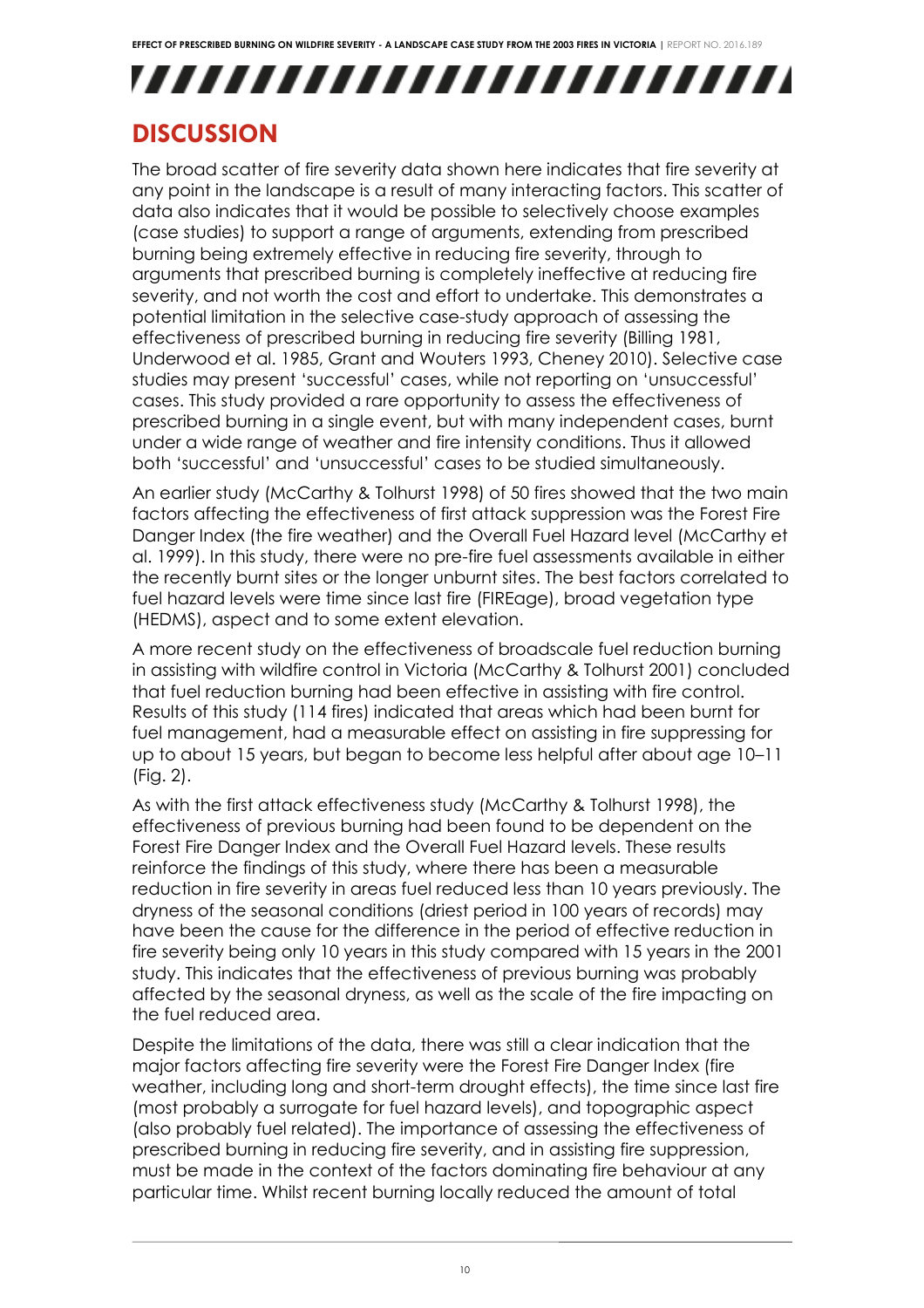

canopy loss and increased the abundance of unburnt or patchily burnt areas, these effects are less likely when the fire is weather dominated.

This study provides fire managers planning rotational landscape FRB with important information on likely effects of the burning on fire severity. Particularly it indicates: (1) how frequently fuel reduction burning must be undertaken to remain effective at reducing fire severity; (2) that the most effective and longest lasting fuel reduction burns remove both surface and elevated fuels (most effectively achieved on northern and western aspects); and (3) that above FFDI 50, fires tend to become 'weather-dominated' and variations in fuel (including even recent FRBs) become less important in restricting fire spread.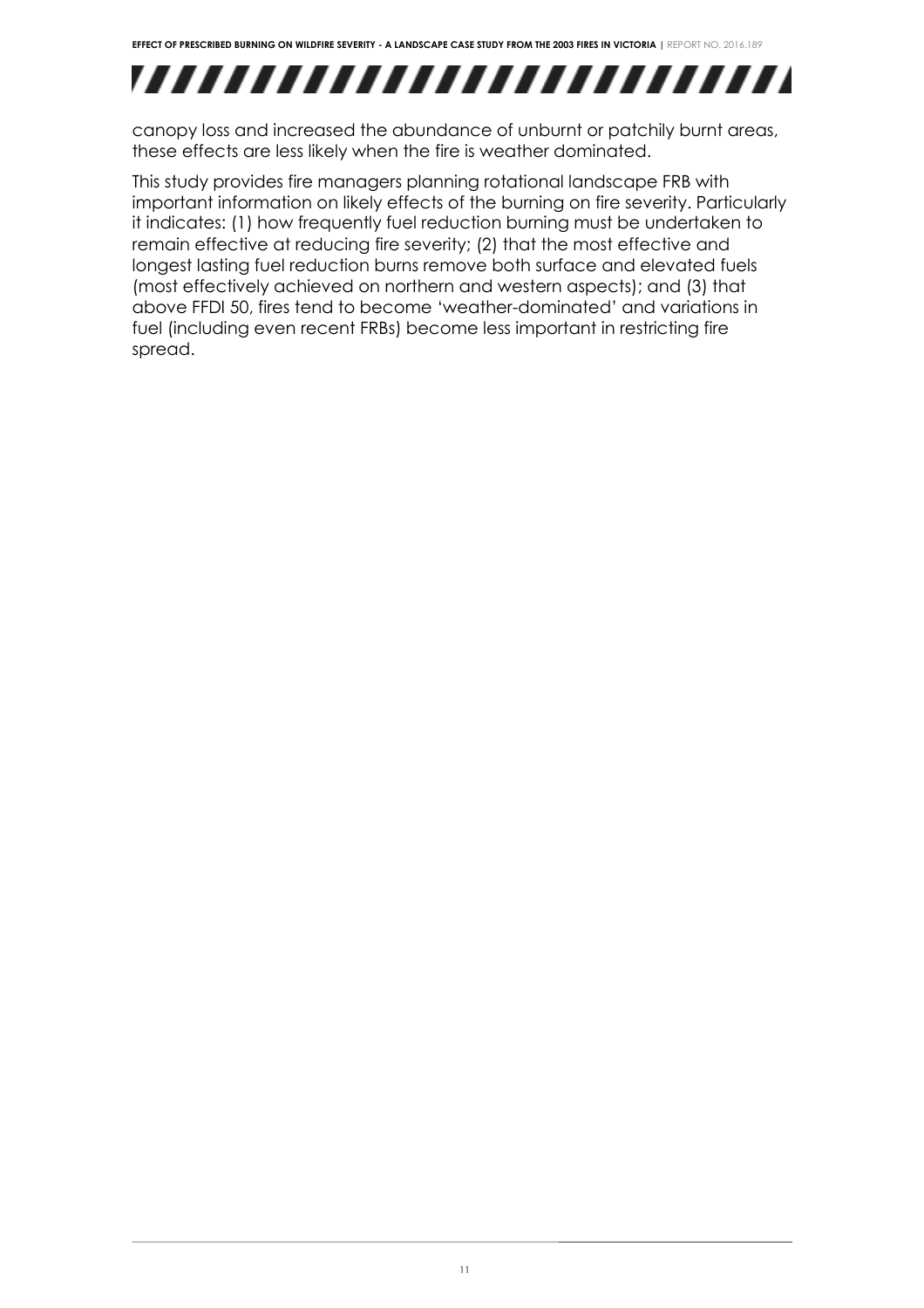## ,,,,,,,,,,,,,,,,,,,,,,,,,,

### **CONCLUSIONS**

Previous fuel reduction burning significantly reduced the severity of the 2003 fire. Fuel reduced areas less than 10 years old on average experienced lower fire severity.

Fire severity across the 2003 fire area was modelled using a Fire Severity Index, the variations in which were best explained by fire weather (FDI), the age of the previous fire, and the amount of NW aspect. This clearly indicated that, at FDIs greater than 50, even recent fuel reduction burns may not have much effect on reducing fire severity. At these higher FDIs, major fire runs in the 2003 fire area became weather-dominated, and variations in fuel became much less important to determining fire severity.

Recently fuel reduced areas (<10 years) contributed a significant proportion of the final fire boundary, confirming the importance of these areas to fire control.

Very recent fuel reduction burns (three years old or less ) had the greatest effect on reducing fire severity. This accords with previous studies of prescribed burn age and effectiveness. It is likely that this effect is due to surface fuels, in addition to bark and elevated fuels, being also substantially reduced for this immediate post fire period.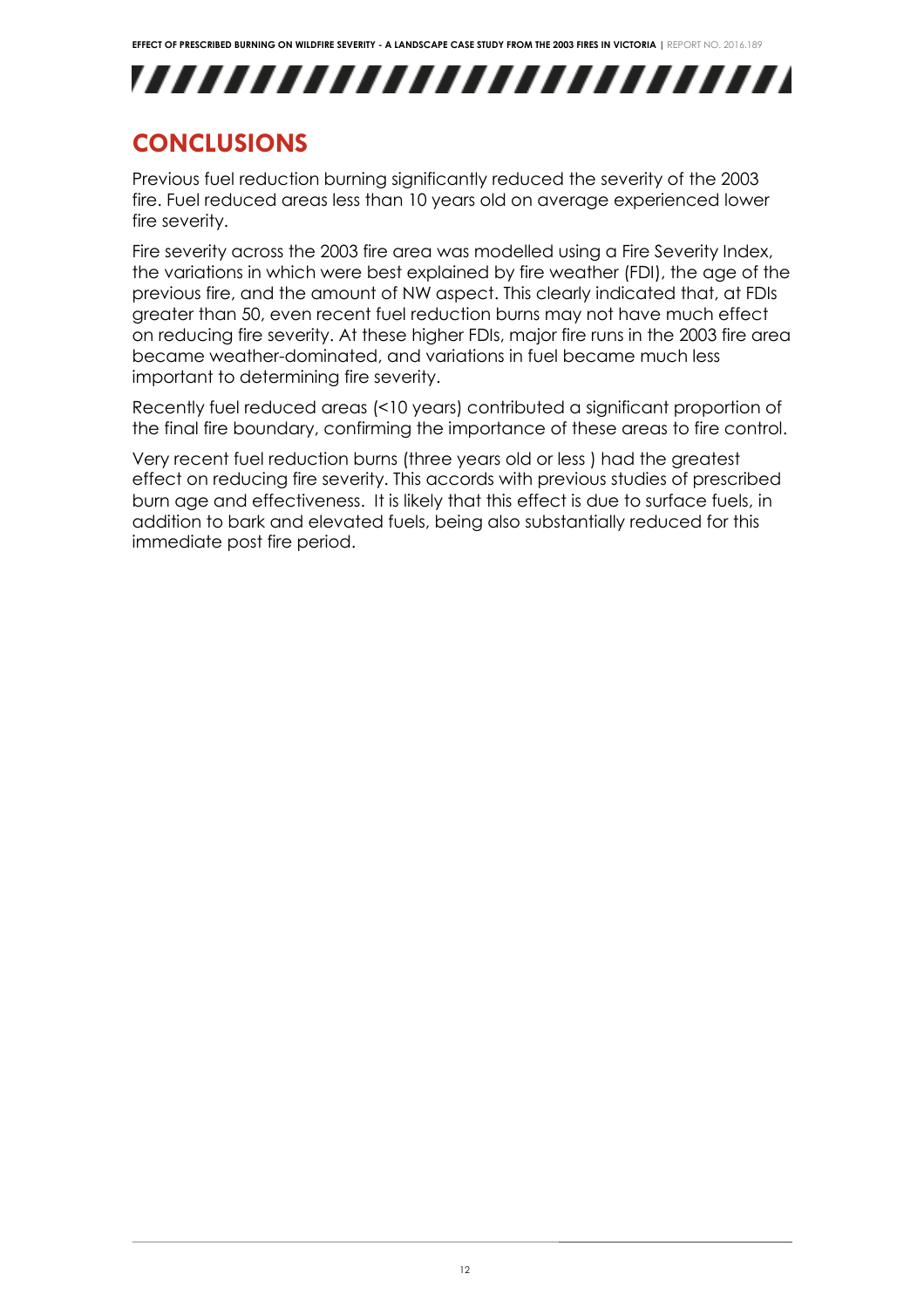

### **REFERENCES**

Adams M, Attiwill P (2011) Burning Issues- sustainability and management of Australian's southern forest. CSIRO Publishing, Collingwood VIC (i.e., Chapter 7)

Billing, P. (1981) The effectiveness of fuel-reduction burning: five case histories. Fire Management, Research Report No. 10. Dept. Conservation and Environment, Victoria. 13pp.

Bradstock, R.A., Bedward, M., Kenny, B.J., and Scott, J. (1998) Spatially-explicit simulation of the effect of prescribed burning on fire regimes and plant extinctions in shrublands typical of south-eastern Australia. *Biological Conservation* **86**, 83-95.

Bureau of Meteorology (2003) Submission to House of Representatives Select Committee on the Recent Australian Bushires. Submission 369. [\(www.aph.gov.au/house/committee/bushfires/inquiry/subs/sub369.pdf\)](http://www.aph.gov.au/house/committee/bushfires/inquiry/subs/sub369.pdf) 38pp.

Cheney N.P. (1996) The effectiveness of fuel reduction burning for fire management. In "Fire and biodiversity: effects and effectiveness of fire management", Paper No 8, Department of the Environment, Sport and Territories , (Paper 1)(Also see: Tolhurst KG, Paper 2; Meredith CW, Paper 19;Good RB, Paper 23)

Cheney N.P. (2010) Fire behaviour during the Pickering Book wildfire. January 2005 (Perth Hills Fire 71-80). Conservation Science Western Australia 7,451-468.

ESRI (2000) Arcview GIS software – Version 3.2a release Sept 2000. ESRI Corporation, Redlands CA, USA

Fernandes, P.M and Bothelo, H.S. (2003) A review of prescribed burning effectiveness in fire hazard reduction. *International Journal of Wildland Fire* **12**: 117-128.

Gill AM, McCarthy MA (1998) Intervals between prescribed fires in Australia: what intrinsic varitoin should be apply? Biological Conservation, 85,161-160.

Gill AM (2009) Underpinnings of fire management for biodiversity conservation in reserves. Fire and adaptive management Report no. 73, Department of Sustainability and Environment (See Chapter 3).

Gould J.S., McCaw W.L., Cheney N.P., Ellis P.F., Knight I.K., Sullivan A.L. (2007) Project Vesta, Fire in Dry Eucalypt Forest : Fuel Structure, Fuel Dynamics and Fire Behaviour. Commonwealth Scientific and Industrial Research Organisation, and Department of Environment and Conservation, Western Australia.

Grant, S.R. and Wouters, M.A. (1993) The effects of fuel reduction burning on the suppression of four wildfires in Western Victoria. Fire Management, Research Report No.41. Dept. Conservation and Natural Resources, Victoria. 17pp.

McArthur, A.G. (1967) Fire behaviour in eucalypt forests. Forestry and Timber Bureau, Australia. Leaflet No. 107. 36pp.

McArthur, A.G. (1977) Forest Fire Danger Meter, MkV. Forestry and Timber Bureau, Commonwealth of Australia, Canberra.

McCarthy, G.J. and Tolhurst, K.G. (1998) Effectiveness of firefighting first attack operations by the Department of Natural Resources and Environment from 1991/92 – 1994/95. Fire Management, Research Report No.45. Dept. Natural Resources and Environment, Victoria. 46pp.

McCarthy, G.J. and Tolhurst, K.G. (2001) Effectiveness of broadscale fuel reduction burning in assisting with wildfire control in Parks and Forests in Victoria. Fire Management, Research Report No.51. Dept. Natural Resources and Environment, Victoria. 26pp.